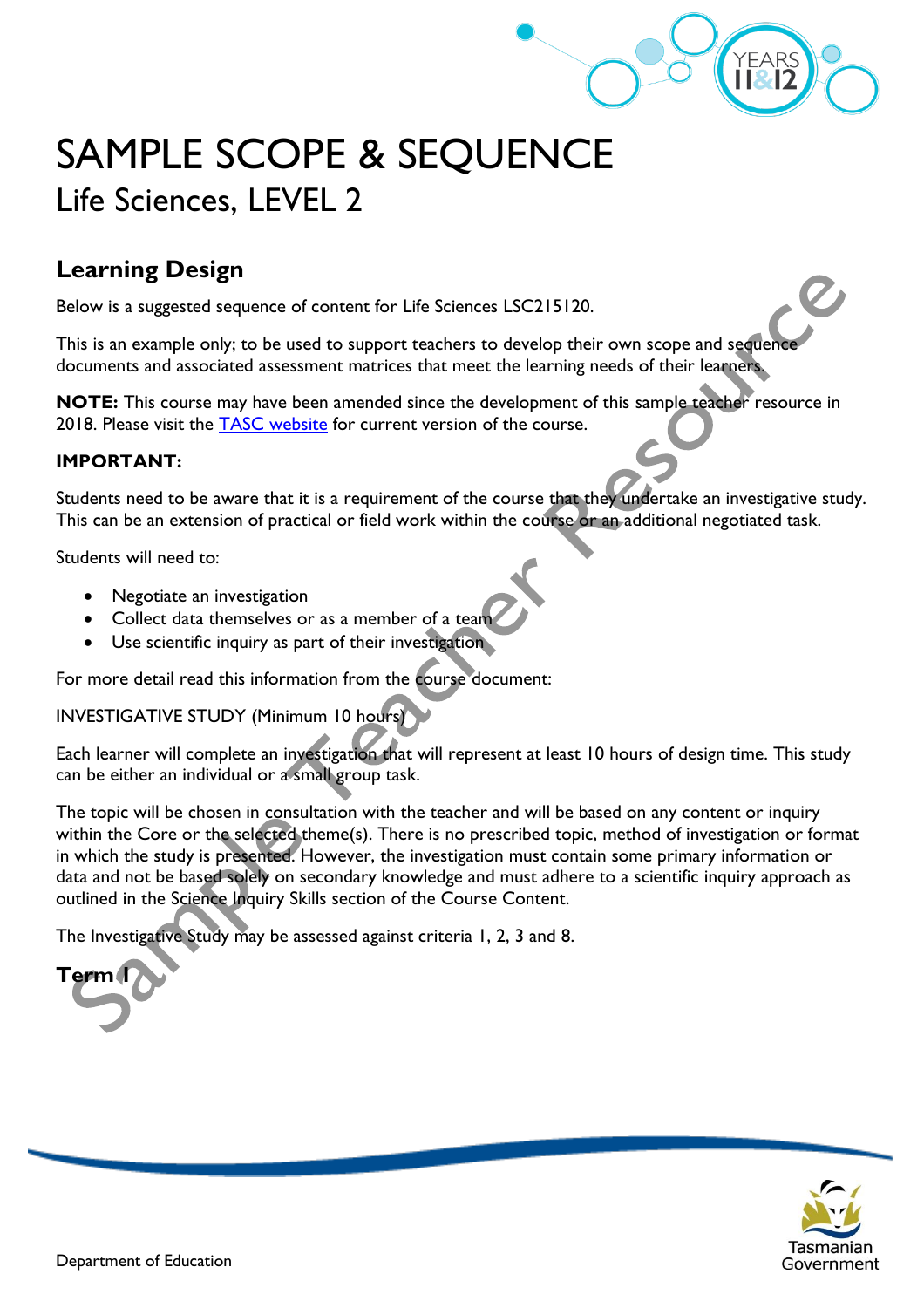| <b>Week</b>    | <b>Unit and Topic</b>                          | <b>Subtopic</b>                                                                                                                                                                                                          | <b>Criteria</b><br><b>Addressed</b>                   | <b>Criteria</b><br><b>Assessed</b> |
|----------------|------------------------------------------------|--------------------------------------------------------------------------------------------------------------------------------------------------------------------------------------------------------------------------|-------------------------------------------------------|------------------------------------|
|                | Lab safety and<br>scientific method<br>Part I  | 1.1 - Introduction to Life Sciences<br>Laboratory health and safety                                                                                                                                                      | CI <sub>C3</sub>                                      | <b>CI</b>                          |
| $\overline{2}$ |                                                | 1.3 - Introduction to biological<br>scientific method<br>1.4 - Practical: The amount of water<br>in living things                                                                                                        | CI C <sub>2</sub> C <sub>3</sub> C <sub>5</sub>       | C2C3                               |
| $\overline{3}$ | Unit 2 Nutrition<br>and human health<br>Part I | 2.1 - Food groups<br>2.1.1 - Carbohydrates, lipids &<br>proteins Organic vs inorganic<br>molecules sources<br>2.1.2 - Starch / protein in food prac<br>2.1.3                                                             | <b>CI C<sub>2</sub> C<sub>3</sub></b>                 | CIC2                               |
| $\overline{4}$ |                                                | 2.2 - What the human body needs<br>2.2.1- What does the body use<br>carbohydrates, lipids and proteins<br>for<br>2.2.2 - Balanced diets and role of<br>vitamins task (assessment of roles)<br>of nutrients)              | CI C <sub>2</sub> C <sub>3</sub> C <sub>6</sub>       | C6                                 |
| 5              | Scientific method<br>Part 2                    | 1.5 - More complex biological<br>experimental design                                                                                                                                                                     | <b>CI C<sub>2</sub> C<sub>6</sub></b>                 | C <sub>2</sub>                     |
| 6              | Nutrition and<br>human health                  | 2.2.3 - Testing for food groups<br>continued (Tabulating data)                                                                                                                                                           | <b>CI C<sub>2</sub> C<sub>6</sub></b>                 | C3 C4 C6                           |
| $\overline{7}$ |                                                | 2.4 - Fad diets task                                                                                                                                                                                                     | CI C <sub>2</sub> C <sub>3</sub> C <sub>4</sub><br>C6 | C3 C6                              |
| 8              | Cells (Unit 3)                                 | Microscopy<br>3.1.1<br>Components and use<br>Practice focus (printed material)<br>Drawing conventions and<br>practice with prepared slide<br>Making wet slides and drawing<br>cell (onion epithelial and cheek<br>cells) | CI C <sub>2</sub> C <sub>3</sub> C <sub>5</sub>       | C3C5                               |

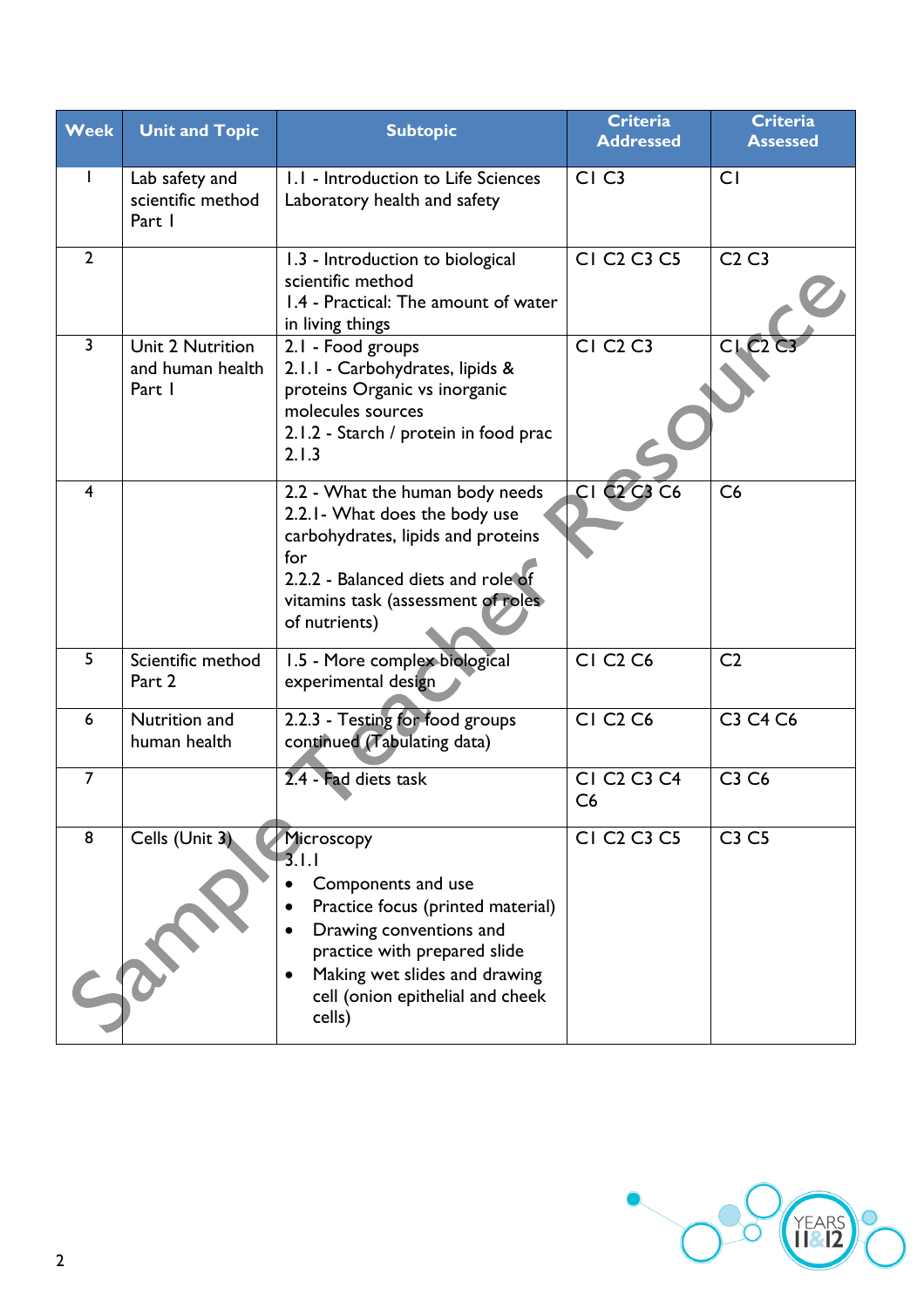| <b>Week</b>  | <b>Unit and Topic</b> | <b>Subtopic</b>                                                                                                                                                                                                                                                                                                                                                                                         | <b>Criteria</b><br><b>Addressed</b>             | <b>Criteria</b><br><b>Assessed</b> |
|--------------|-----------------------|---------------------------------------------------------------------------------------------------------------------------------------------------------------------------------------------------------------------------------------------------------------------------------------------------------------------------------------------------------------------------------------------------------|-------------------------------------------------|------------------------------------|
| 9            |                       | Topic 2 Cell structure and function<br>3.2.1 - plant and animal<br>(similarities and differences):<br>from observation<br>from the theory including<br>correct organelles and<br>functions<br>3.2.2 - Recap of cell structure<br>with PPT<br>Group activity: Students to<br>$\bullet$<br>make models of a plant and<br>animal cell with correct<br>organelle and functions without<br>use of resources. | CI C <sub>2</sub> C <sub>3</sub> C <sub>5</sub> | CI <sub>C5</sub>                   |
| 10           |                       | Students summarise some<br>common plant and animal cells -<br>name, structure and function<br>completed within a table.<br>Sheet on cells                                                                                                                                                                                                                                                               | $CI$ $C3$                                       | C3 C5                              |
| <b>Break</b> |                       |                                                                                                                                                                                                                                                                                                                                                                                                         |                                                 |                                    |
| <b>Break</b> |                       |                                                                                                                                                                                                                                                                                                                                                                                                         |                                                 |                                    |

| <b>Week</b> | <b>Unit and Topic</b> | <b>Subtopic</b>                                                                                                                                                                                                   | <b>Criteria</b><br><b>Addressed</b>             | <b>Criteria</b><br><b>Assessed</b> |
|-------------|-----------------------|-------------------------------------------------------------------------------------------------------------------------------------------------------------------------------------------------------------------|-------------------------------------------------|------------------------------------|
|             |                       | 3.3 - Input/Output<br>3.3.1 - Investigate the<br>importance of the cell<br>membrane and its role in<br>transporting things in and out of<br>the cell.<br>3.3.2 - Introduction to Diffusion<br>and its definition. | CI C <sub>2</sub> C <sub>3</sub> C <sub>6</sub> |                                    |
|             |                       | 3.3.3 - Introduce the concept of<br>Osmosis and its link with<br>diffusion.<br>investigate diffusion and osmosis<br>and answer questions.<br>3.3.4 - Osmosis prac (carrot)                                        | CI C <sub>2</sub> C <sub>3</sub> C <sub>6</sub> |                                    |

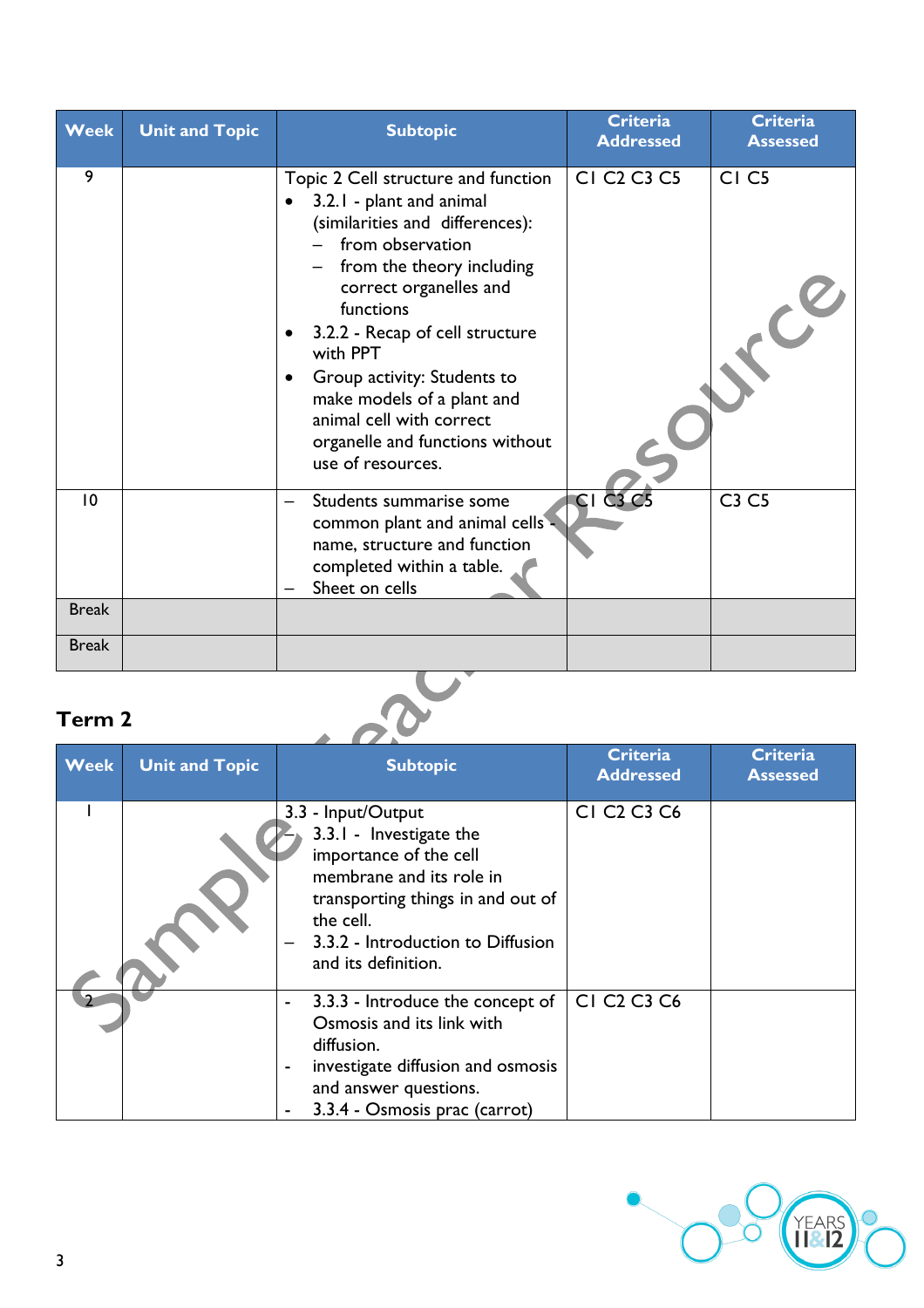| Week           | <b>Unit and Topic</b>                             | <b>Subtopic</b>                                                                                                                                                                                                                                                                                                                                       | <b>Criteria</b><br><b>Addressed</b>             | <b>Criteria</b><br><b>Assessed</b>    |
|----------------|---------------------------------------------------|-------------------------------------------------------------------------------------------------------------------------------------------------------------------------------------------------------------------------------------------------------------------------------------------------------------------------------------------------------|-------------------------------------------------|---------------------------------------|
| 3              |                                                   | Introduce SA and volume<br><b>Check and complete Gummy</b><br>bear prac<br>- potato SA/V prac                                                                                                                                                                                                                                                         | CI C <sub>2</sub> C <sub>3</sub> C <sub>6</sub> | <b>CI C<sub>2</sub> C<sub>6</sub></b> |
| 4              |                                                   | 3.4 - Biochemical processes in cells<br>3.4.1 - Introduction to enzymes<br>effect of temperature on<br>enzymes                                                                                                                                                                                                                                        | CI C <sub>2</sub> C <sub>3</sub> C <sub>6</sub> |                                       |
| 5              |                                                   | 3.5 - Introduce photosynthesis<br>3.5.1 - Chemistry of and abiotic<br>factors affecting photosynthesis<br>flow chart summarising<br>differences abiotic factors<br>affecting photosynthesis<br>3.5.2 - Photosynthesis,<br>respiration and enzymes<br>introduce the concept of<br>respiration<br>Assessment task on<br>٠<br>enzymes and photosynthesis | CI C <sub>2</sub> C <sub>3</sub> C <sub>6</sub> | C3C6                                  |
| 6              | Unit 4 Systems of<br>the human body<br>and plants | 4.1 - Unicellular and multicellular<br>systems<br>4.1.1 - cell, tissues, organs, and<br>organ systems<br>4.2 - Plant systems<br>4.2.1 - Transport of water and<br>nutrients<br>Apply knowledge to plant<br>system through brainstorm<br>Set up celery prac                                                                                            | CI C <sub>2</sub> C <sub>3</sub> C <sub>5</sub> |                                       |
| $\overline{7}$ |                                                   | overview plant transport<br>finish celery prac<br>4.2.2 - Leaf structure and function<br>leaf structure and function and<br>gas exchange<br>- prac structure and function of<br>leaf surfaces                                                                                                                                                         | CI C <sub>2</sub> C <sub>3</sub> C <sub>5</sub> | C <sub>2</sub> C <sub>5</sub>         |

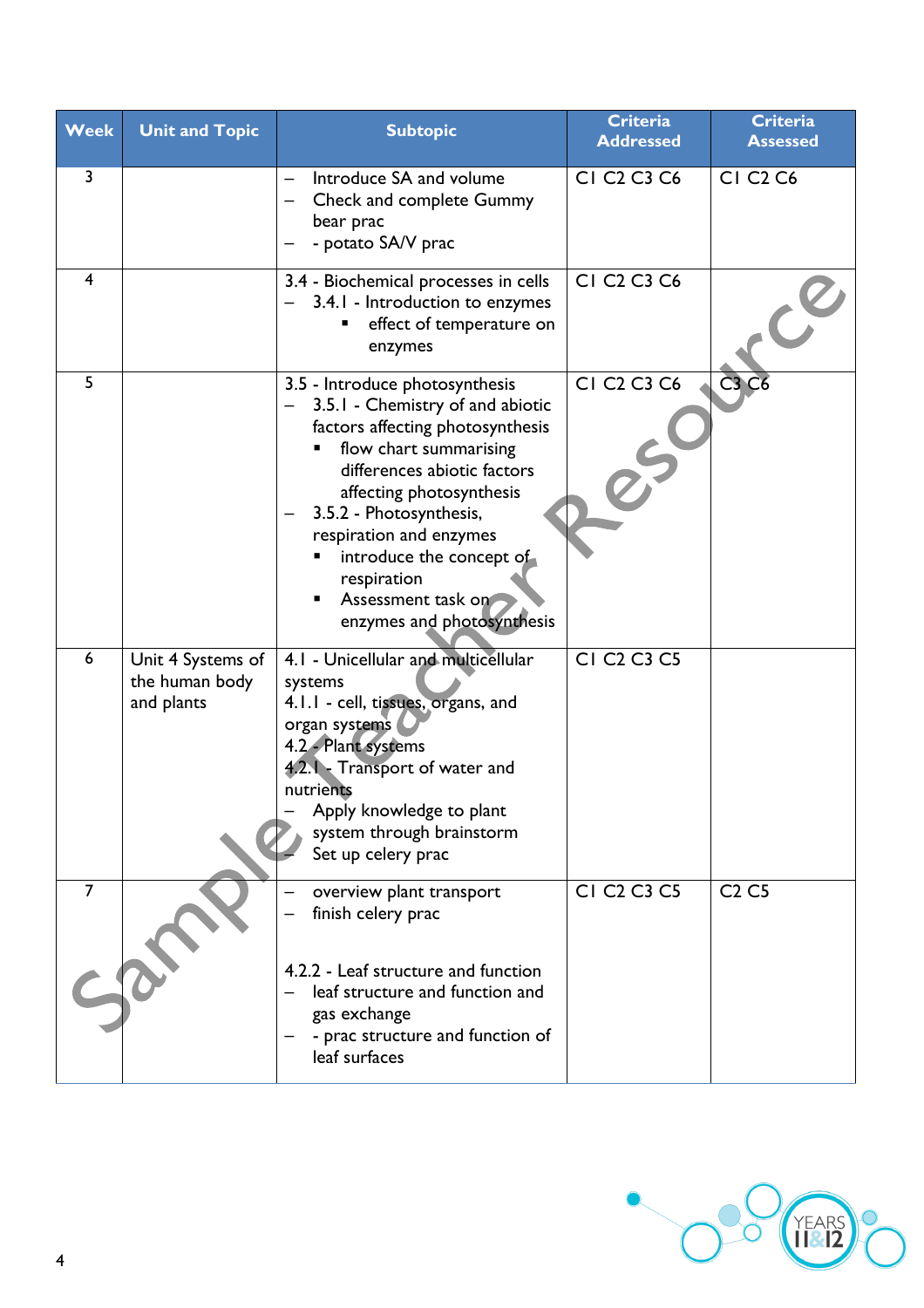| <b>Week</b>  | <b>Unit and Topic</b> | <b>Subtopic</b>                                                                                                                                              | <b>Criteria</b><br><b>Addressed</b>             | <b>Criteria</b><br><b>Assessed</b> |
|--------------|-----------------------|--------------------------------------------------------------------------------------------------------------------------------------------------------------|-------------------------------------------------|------------------------------------|
| 8            |                       | 4.2.3 - Plant reproduction<br>introduce plant reproduction<br>flower and fruit dissection<br>$\overline{\phantom{a}}$<br>assessment task on plant<br>systems | CI C <sub>2</sub> C <sub>3</sub> C <sub>5</sub> | C3 C5                              |
| 9            |                       | 4.3 - Human systems<br>4.3.1 - circulatory system parts and<br>function                                                                                      | CI C <sub>2</sub> C <sub>3</sub> C <sub>8</sub> | C <sub>5</sub>                     |
| 10           |                       | 4.3.2 - Digestive system<br>parts and function<br>nutrient exchange                                                                                          |                                                 |                                    |
| <b>Break</b> |                       |                                                                                                                                                              |                                                 |                                    |
| <b>Break</b> |                       |                                                                                                                                                              |                                                 |                                    |

| <b>Week</b>    | <b>Unit and Topic</b>                  | <b>Subtopic</b>                                                                                                                                                                                                          | <b>Criteria</b><br><b>Addressed</b>             | <b>Criteria</b><br><b>Assessed</b>           |
|----------------|----------------------------------------|--------------------------------------------------------------------------------------------------------------------------------------------------------------------------------------------------------------------------|-------------------------------------------------|----------------------------------------------|
|                |                                        | 4.3.3- Respiratory system<br>parts and function<br>gas exchange<br>4.4 - Review of systems                                                                                                                               | CI C <sub>2</sub> C <sub>3</sub> C <sub>5</sub> | <b>CI C<sub>2</sub> C<sub>5</sub></b>        |
| $\overline{2}$ |                                        | 4.4.1 - Sheep pluck dissection and<br>research task                                                                                                                                                                      | CI C <sub>2</sub> C <sub>3</sub> C <sub>5</sub> | C <sub>2</sub> C <sub>3</sub> C <sub>5</sub> |
| 3              | DNA and<br><b>Genetics</b><br>(Unit 5) | 5.1- DNA<br>5.1.1 - DNA structure and function<br>extracting DNA practical<br>introduce DNA structure and<br>function<br>5.1.2- asexual and sexual<br>reproduction<br>relationship to asexual and<br>sexual reproduction | CI C <sub>2</sub> C <sub>3</sub> C <sub>8</sub> | CI <sub>C8</sub>                             |
|                |                                        | 5.2 - Genetics and Heredity<br>5.2.1 - inherited and non-inherited<br>characteristics<br>students investigate their own<br>trait and compare<br>designer dogs exercise                                                   | CI C <sub>2</sub> C <sub>3</sub> C <sub>8</sub> | <b>CI C3 C4</b>                              |

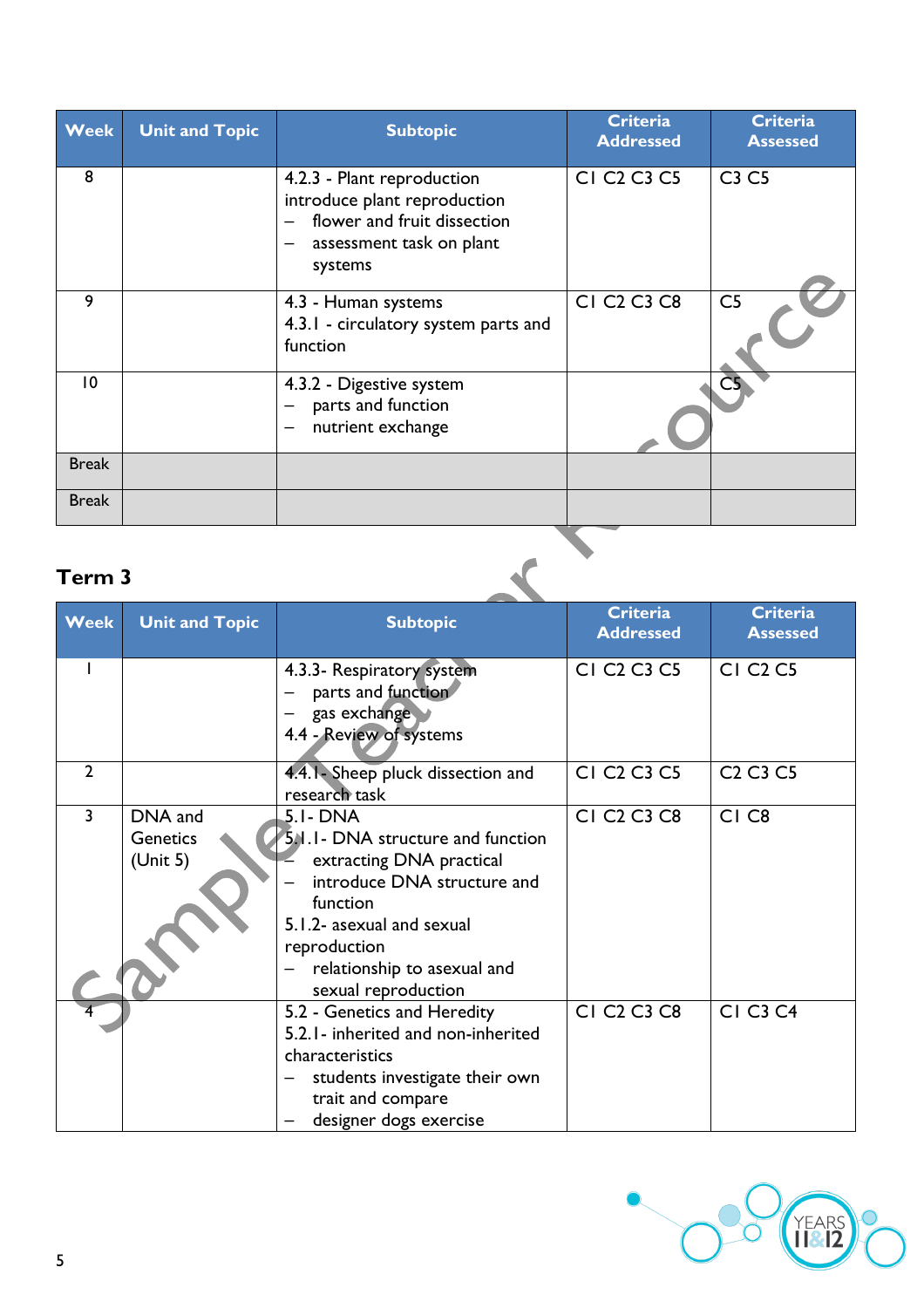| <b>Week</b>    | <b>Unit and Topic</b>      | <b>Subtopic</b>                                                                                                                                                                                    | Criteria<br><b>Addressed</b>                    | <b>Criteria</b><br><b>Assessed</b> |
|----------------|----------------------------|----------------------------------------------------------------------------------------------------------------------------------------------------------------------------------------------------|-------------------------------------------------|------------------------------------|
| 5              |                            | 5.2.2 - Mendelian and non-Medellian  <br>characteristics<br>use and application of punnett<br>squares<br>use and application of pedigree<br>charts<br>review and assessment of DNA<br>and Genetics | CI C <sub>2</sub> C <sub>3</sub> C <sub>8</sub> | C3 C8                              |
| 6              |                            | 5.2.3 - Biotechnology<br>selective breeding<br>$\equiv$<br>genetic engineering<br><b>CRISPR</b>                                                                                                    | CI C <sub>3</sub> C <sub>8</sub>                |                                    |
| $\overline{7}$ |                            | Research task - DNA and<br>$\equiv$<br>Continuity                                                                                                                                                  | <b>CI C3 C4 C8</b>                              | <b>C3 C4 C8</b>                    |
| 8              | Classification<br>(Unit 6) | 6 - Classification and living things<br>6.1 - History of Classification<br>6.1.1 - Aristotle and Linnaeus                                                                                          | CI C3 C4 C7                                     | CI                                 |
| $\overline{9}$ |                            | 6.2 - Contemporary classification<br>6.2.1 - Classifying living things                                                                                                                             | <b>CI C3 C4 C7</b>                              | C <sub>3</sub>                     |
| 10             | Ecology (Unit 7)           | 6.2.2 - Applying taxonomies to<br>specimens<br>Practical application of taxonomic<br>systems to specimens                                                                                          | CI C <sub>2</sub> C <sub>3</sub> C <sub>7</sub> | $C2 C3 C7$                         |
| <b>Break</b>   |                            |                                                                                                                                                                                                    |                                                 |                                    |
| <b>Break</b>   |                            |                                                                                                                                                                                                    |                                                 |                                    |
|                |                            |                                                                                                                                                                                                    |                                                 |                                    |

| Term 4      |                       |                                                                                      |                                                 |                                                 |  |  |
|-------------|-----------------------|--------------------------------------------------------------------------------------|-------------------------------------------------|-------------------------------------------------|--|--|
| <b>Week</b> | <b>Unit and Topic</b> | <b>Subtopic</b>                                                                      | <b>Criteria</b><br><b>Addressed</b>             | <b>Criteria</b><br><b>Assessed</b>              |  |  |
|             |                       | 7.1 - Abiotic factors<br>7.1.1 - Cycles in abiotic factors                           | <b>CI C3 C7</b>                                 |                                                 |  |  |
|             |                       | 7.1.2 - Effect of change to cycles                                                   | CI C3 C4 C7                                     | C3 C4 C7                                        |  |  |
|             |                       | 7.2 - Biotic factors<br>7.2.1 - Energy flow, food chains and<br>food webs            | CI C <sub>2</sub> C <sub>3</sub> C <sub>7</sub> | CI C <sub>2</sub> C <sub>3</sub> C <sub>7</sub> |  |  |
| 4           |                       | 7.3 - Ecosystems and change<br>7.3.1 - Species interactions and<br>population change |                                                 |                                                 |  |  |